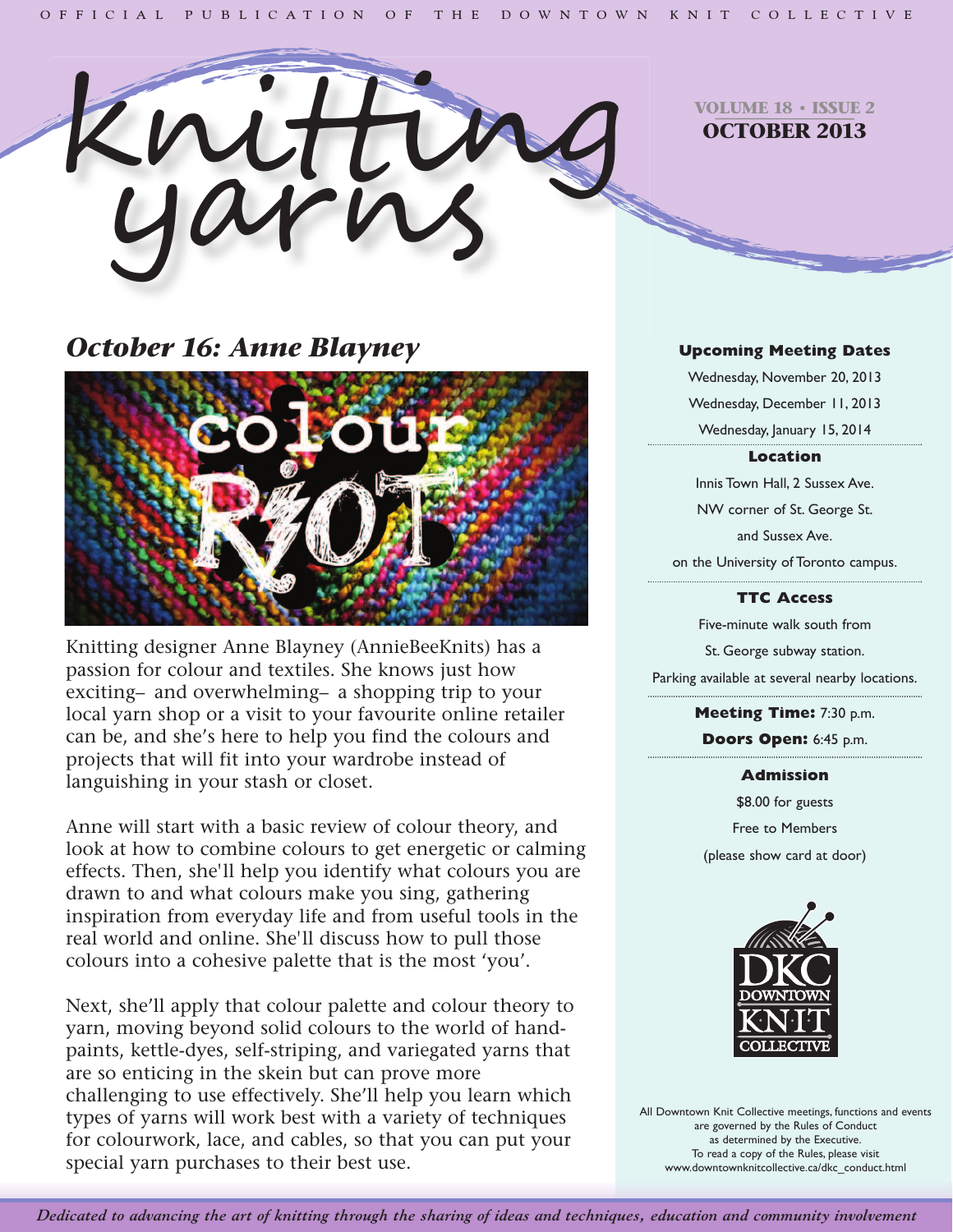# **Highlights of the September Meeting** *by Heather Brady*

Approximately 145 enthusiastic knitters packed into the Innis College auditorium for the Twist Collective trunk show.

### **Announcements**

Carole welcomed everyone to the start of the 2013/2014 season. The new and returning members of the executive were introduced. Show & Tell was postponed until the October meeting due to time constraints.

Congratulations to Mary Pat McDonald, who just published her first pattern, Nejiri Cowl, on Patternfish.

The 2nd annual YarnOver SleepOver is already in the works– it will be April 11-13 in Orillia, Ontario. Well on its way to becoming a tradition!

A new email address (feedback) has been added to the downtownknitcollective.ca domain. All comments are welcome: suggestions, criticism, jokes, patterns... anything you like. As always, see the back page of the newsletter for a list of all guild email addresses.

Newsletter news: The password requirement has been removed, so anyone can now view the newsletter online. You spoke, we listened! Apologies for the mailing SNAFU for those who receive newsletter by mail– they did not get mailed. Also, the guild is still looking for a new meeting note taker. Please contact a member of the executive if you can help out.

### **Raffle**

Prize packs courtesy of Twist Collective were given away to 10 lucky winners. Congratulations to Jeanne Hanna, Edna Zuber, Joan Kass, Jackie McKenzie, Pam Tremblay, Terri Schipper, Paula Wojcik, Nancy Felhaber, Janet Deline and Carole White.

### **Twist Collective**

Twist Collective editor-in-chief Kate Gilbert spoke about how the popular independent knitting pattern website, now celebrating its fifth anniversary, was founded. Kate came from Montreal to join us– it's the first time she's been to Toronto in 17 years!

Kate says the idea behind Twist was to pair inventive patterns with beautiful photography, while compensating designers fairly. She approached knitwear designers and offered them a whole new compensation model. Twist designers are paid in proportion to the popularity of the pattern, and this model has proved extremely successful. Designers often hold back their best patterns for Twist, because they know it will generate the best returns. It's a platform for both fledgling and established designers from all over the globe– the work of designers from Indonesia, Sweden and Iceland were among those showcased over the course of the evening. PDF downloads have truly revolutionized the way knitting patterns are distributed.

Kate has surrounded herself with a crack team of writers and staff. Twist Collective personnel and designers in attendance included Laura Chau, Elizabeth McCarten (who endured an eight-hour trip in from Kingston due to massive train delays) Barbara Gregory, Glenna C and Carly, Twist's social media guru.

Kate said designers get the royalty whether you buy them through Twist Collective or Ravelry, though Kate prefers that you buy from Twist directly as the advertising helps pay for the writing and photography, and generally allows the magazine to exist. They try to make sure their ads are pretty and don't plop ads in the middle of the photo galleries or articles (beginning and end only). And by

all means, feel free to click on the ads!

Fiona Ellis came up to MC for the fashion show. 64 garments from the new Fall collection were showcased, as well as an additional 23 pieces from Toronto-based designers. A constant stream of models came down the aisle to wow the audience, each with a helpful sign identifying the garment.

Each model carried a sign to help identify their outfit, and audience members were given a handout with the featured designs. Fiona will be posting the links on the DKC's Ravelry page so you can easily find them later.

Some highlights:

- Underwing mittens: look like a butterfly when put together
- Zigreta: cool neckline with interlocking hearts.
- Horatio and Oren mittens: they look like owls and even have little ears (and bums on the flip side!)
- Trifle: cute little ruffled jacket, perfect for a summer wedding
- Elwood: beaver and raccoon mittens, the thumbs are the tails!
- The audience went wild over these. • Mehndi: cardigan with tatoo-
- inspired lace motifs. • Athabasca: Fair Isle pattern creates flattering vertical stripes
- Cityscape cardigan: Laura Chau's first pattern with Twist, has a city skyline at the yoke.
- Peregrine sweater: sew up the neck to make it as demure (or not!) as you like
- Sideswipe socks: mirror images of each other, knit flat using selfstriping yarn.
- Fine Kettle: cape with fish-like scales using two contrasting yarns.

With so many designers present, so many garments and models, it's definitely a first for the guild and made for a very memorable evening. Thanks to all who helped to put it together.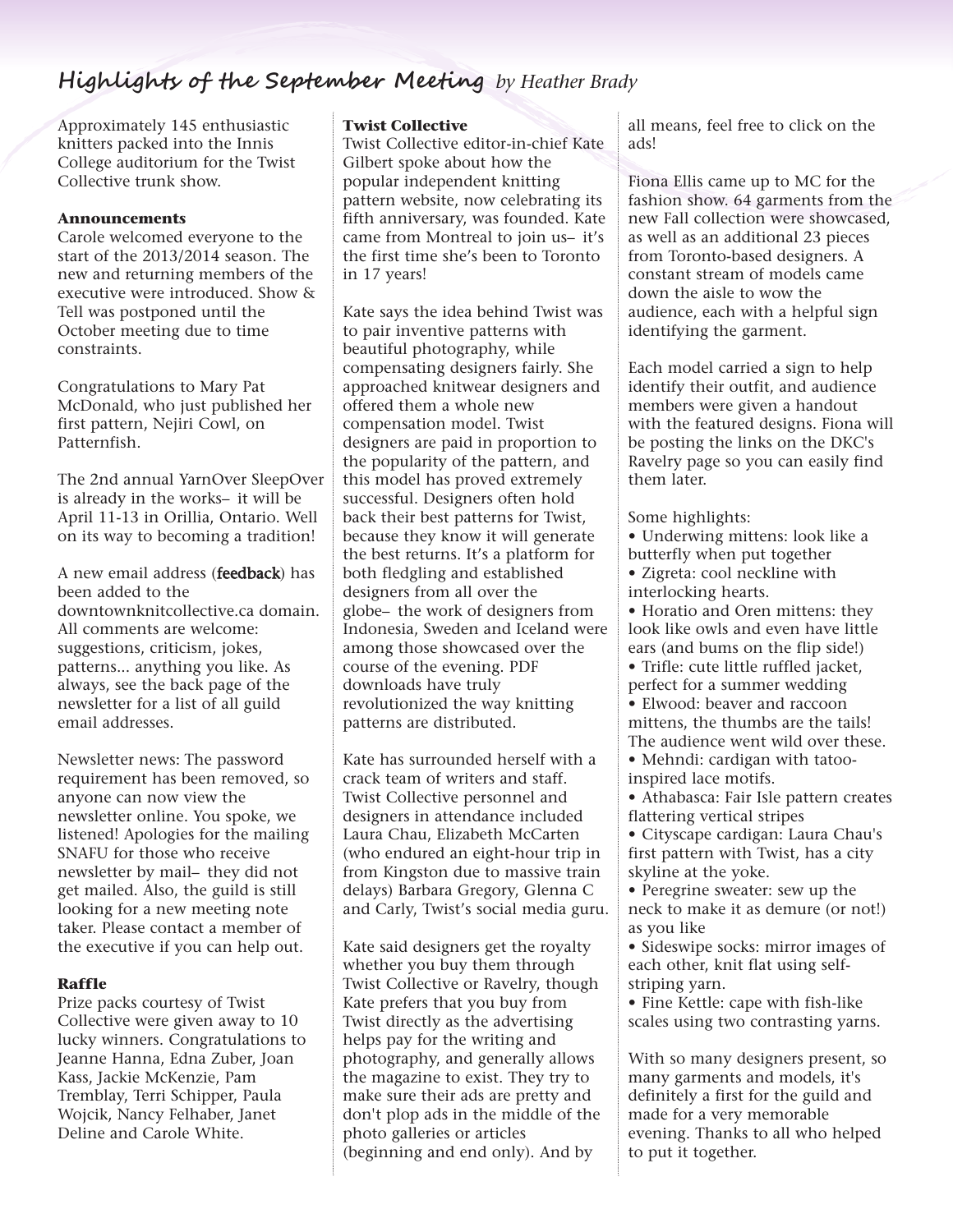

*photos by Glenna C*